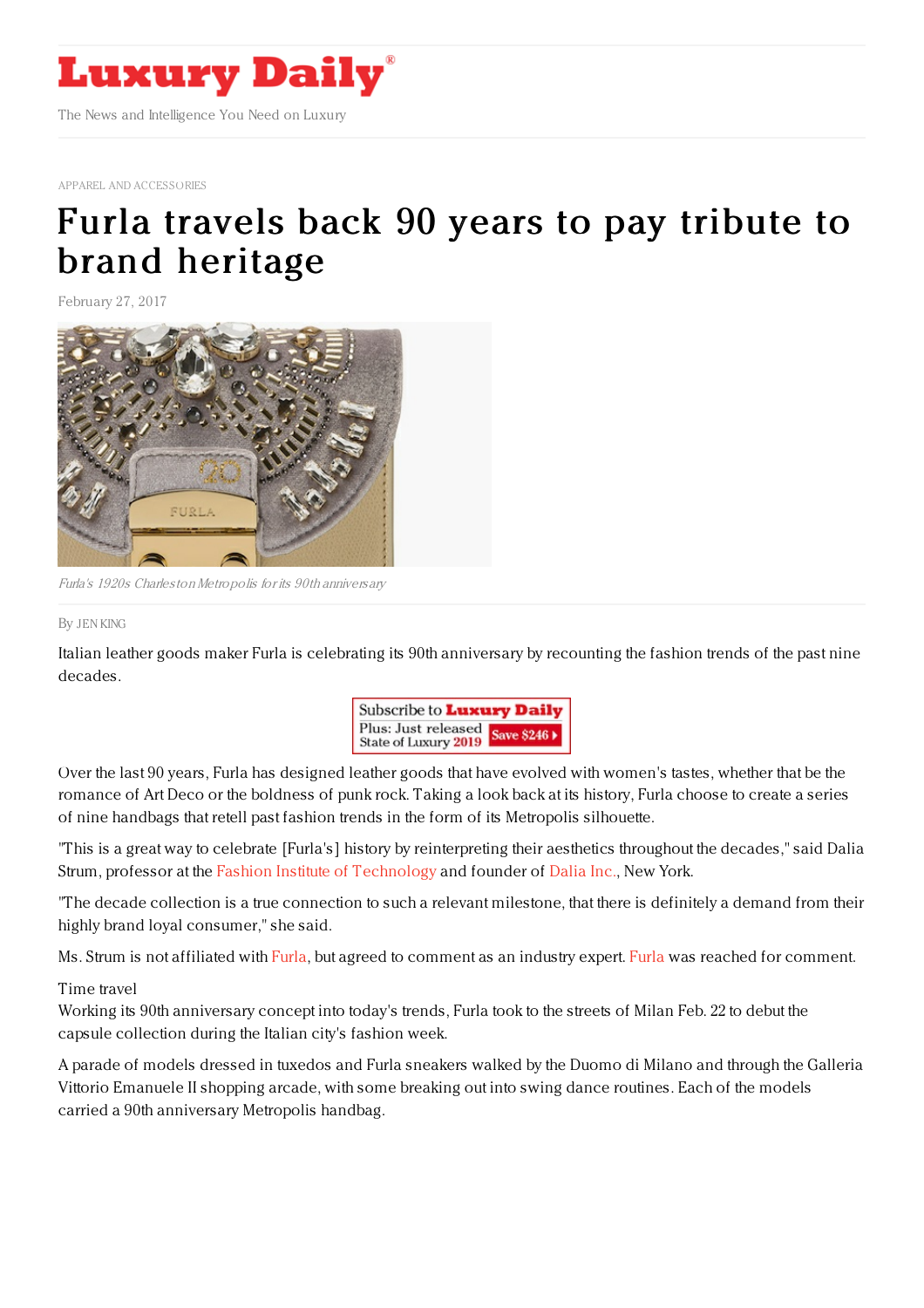

Furla models during Milan Fashion Week

Furla designed the Metropolis' flap to represent each of the nine decades it has been in business.

Founded in Bologna in 1927, the first decade to be brought to life is the 1920s. Furla's 1920s Charleston style shows the Metropolis with a flap encrusted with stones to evoke an Art Deco-period design.

For the glamour of the 1930s Jazz Age, Furla designed a flap of tortoiseshell PVS with ivory colored mink piping around the edge.

The next decade, characterized by "the crazed rhythm of Swing" includes a leather ruffle and bow in a petal and ruby check. The design is meant to resemble the pin-up girls of the 1940s.



Furla's 90th anniversary collection

Rock'n'roll, Elvis and "greaser gangs" are recalled in Furla's 1950s design. The flap includes embossed panels of pink, turquoise and onyx similar to a 1950s' juke box.

Music was also explored for the 1960s Beat Metropolis by featuring a turnable and volume knob. Furla's logo and 1960 appear in the center where a vinyl LP's label would appear.

The glitter of 1970s disco was explored the next decade. Furla used glitter fabric, flat sails and mirrors to create a disco ball effect on the Metropolis' flap.

Studs, safety pins and a heart-shaped plaid and denim patch were added to create a 1980s punk style, and 1990s hip hop and techno were explored with a "bling-bling" aesthetic.

For the last piece of the collection, meant to celebrate the 2000s, Furla focused on technology and the "dawn of a new millennium." This was achieved by silver laminate lined with folding plates to create a robotic face along with rhinestones and screw-shaped rivets.